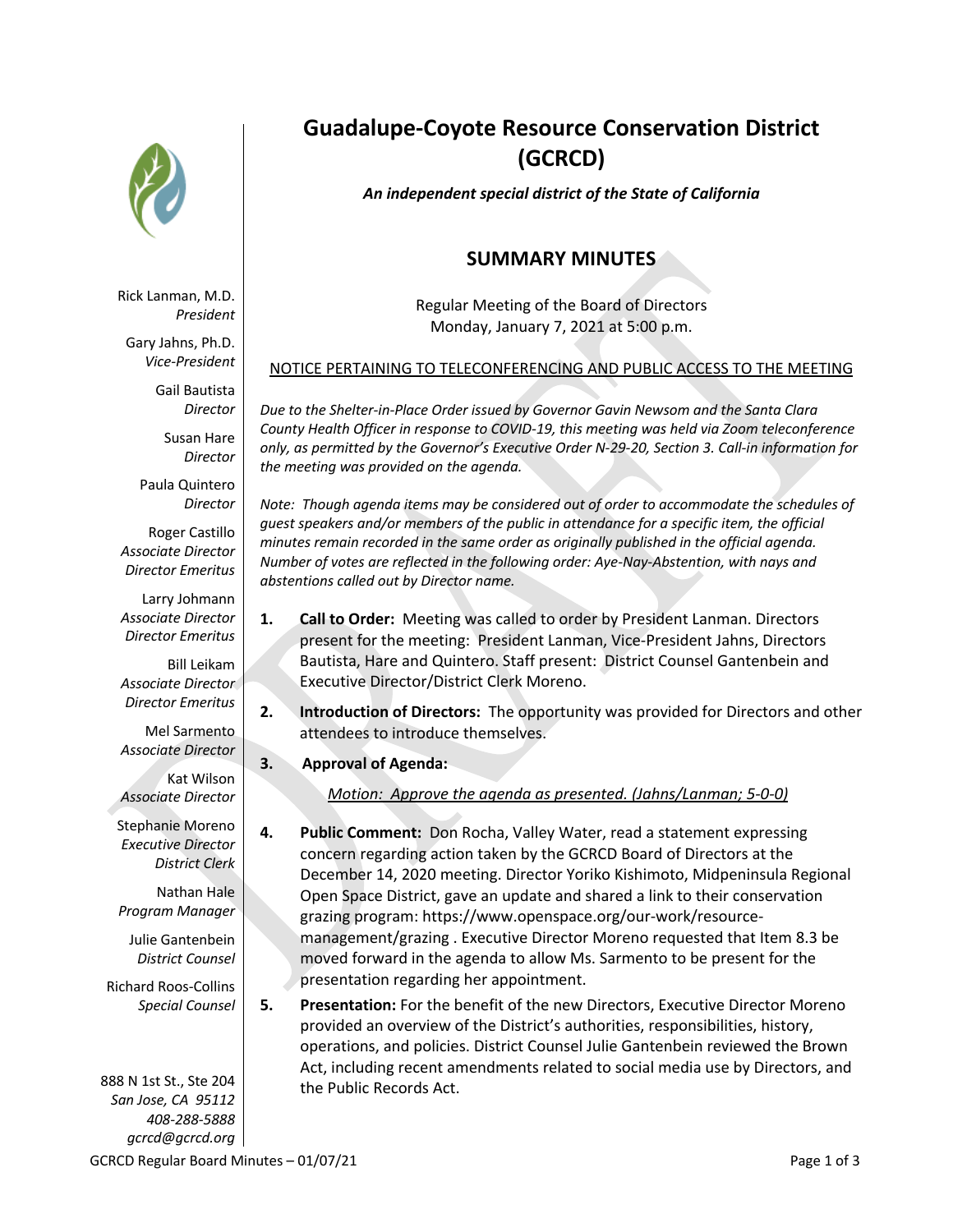#### **6. Partner Reports:**

- 6.1 *USDA-NRCS Report*: None
- 6.2 *Valley Water Report*: None
- 6.3 *Other Partner Reports*: Seth Schalet, Santa Clara County FireSafe Council, reported on the status of the preparation of the Forest Health grant application, for which GCRCD provided funding and committed in-kind outreach assistance.

#### **7. Programs and Projects**

- 7.1 *Anadromous Fish:* Associate Director Roger Castillo reported on his observations of Coyote Creek's and Guadalupe River's anadromous fish migration/spawning activities, discussed poaching concerns, and answered questions.
- 7.2 *Tule Elk/Pronghorn:* President Lanman gave an update on District efforts to enhance habitat and identify potential crossings for the Tule elk herds located on the east side of Highway 101.
- 7.3 *Reintroduction of Sea Otter to San Francisco Bay:* President Lanman gave a presentation on recent developments that led to identification of the Palo Alto Flood Basin as a potentially safe location for the keystone species, and indicated that sea otter reintroduction efforts there could eventually allow the species to move off of the Endangered Species list. He would like to explore if there are ways to assist with reintroduction efforts, such as producing scientific reports, providing educational workshops and/or hosting stakeholder meetings. Executive Director Moreno stated another option for involvement is to provide contract services to another jurisdictional agency. Director Hare indicated she would be willing to consider providing assistance, but would like to learn more about GCRCD's anticipated role and jurisdiction before proceeding.

#### **8. Administration**

8.1 *Post-Fire Technical Assistance:* Executive Director Moreno explained her request for authorization to execute an agreement with San Mateo RCD for USDA-NRCS funding in an amount not to exceed \$8,000 to allow the District to expand its post-fire technical assistance program, and answered questions from the Board.

*Motion: Authorize the Executive Director to execute an agreement with San Mateo RCD in an amount not to exceed \$8,000 to assist cooperators with post natural disaster technical assistance and conduct outreach to those affected by the fires. (Jahns/Bautista; 5-0-0).*

8.2 *Farm and Ranch Solid Waste Cleanup and Abatement Program:* Executive Director Moreno explained the opportunity to participate in cleanup of an illegal dump site was referred to the District by the County of Santa Clara, and reviewed the grant program and proposed debris removal project. She indicated subcontractors would be used to perform the work, and answered questions from the Board.

*Motion: Approve a resolution authorizing the Executive Director to submit a grant application to CalRecycle in an amount not to exceed \$50,000 for the cleanup of illegal solid waste site on one piece of property. (Jahns/Quintero; 5-0-0)*

8.3 *Associate Director Appointment:* 

*Motion: Approve the appointment of Mel Sarmento as GCRCD Associate Director for a 4-year term, beginning February 1, 2021. (Jahns/Hare; 5-0-0)*

8.4 *Redevelopment Property Tax Trust Fund (RPTTF) Distribution:* Executive Director Moreno reported prior year excess Educational Augmentation Revenue Funds (ERAF) adjustments have been made